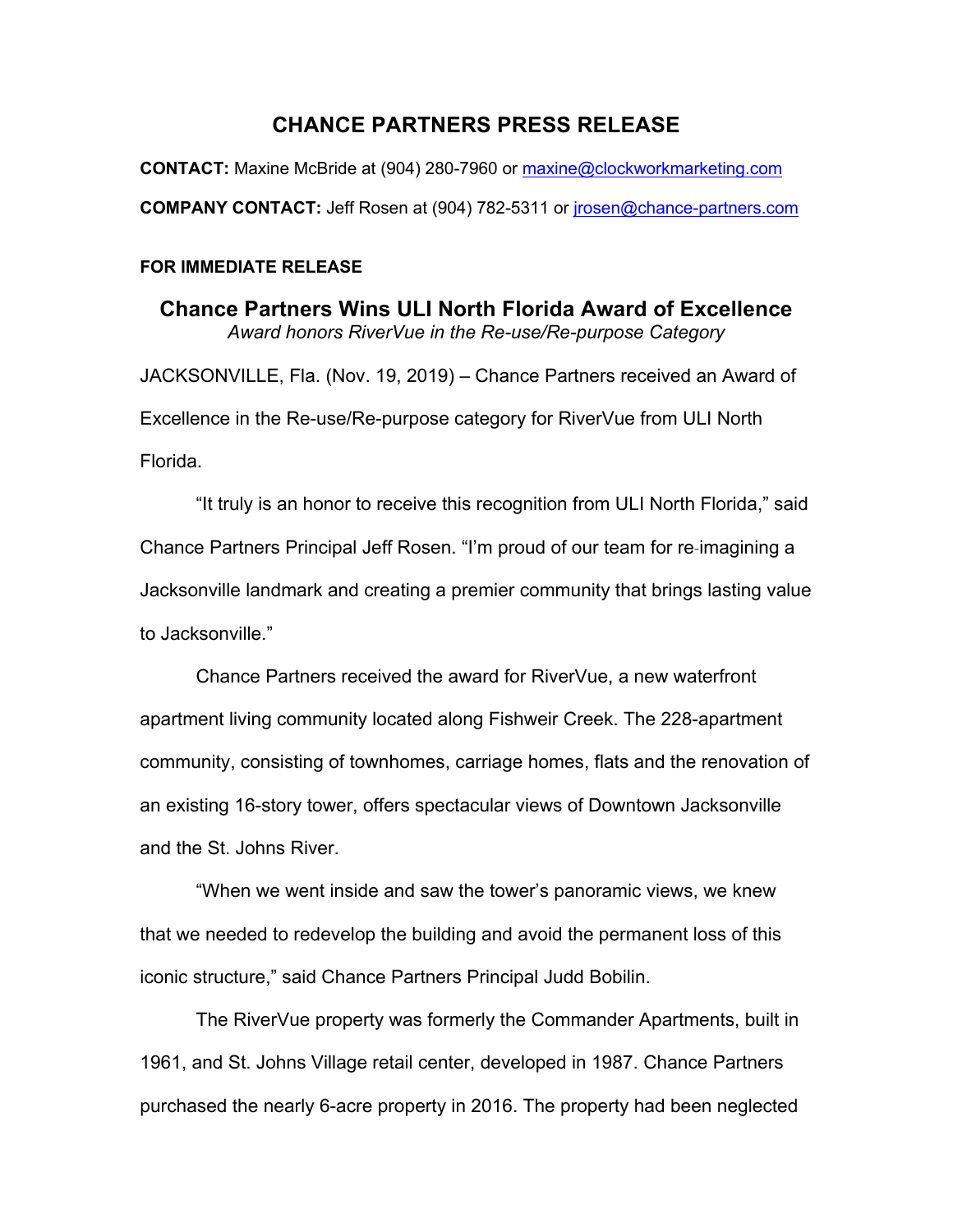and needed significant improvements to achieve the standards of its historic Avondale neighborhood location.

Chance Partners recognized the tower required redevelopment to preserve its iconic views since current height restrictions would limit a re-build to approximately five stories. The retail center was demolished and the tower was fully gutted to its concrete shell for revitalization. During the process the developer worked closely with neighborhood stakeholders and city officials to achieve a property that provides lasting value and enhances its community.

RiverVue includes a completely renovated 16-story waterfront tower offering panoramic views from every residence, a new four-story building with city or water views, and two-story buildings with townhomes and carriage homes. With existing retail in the surrounding community, developers decided not to pursue maximum density for the property. Instead, they focused on creating an environment that fits seamlessly into the Avondale neighborhood, offering residents active resort-style amenities with open green space including a dog park to complement its waterfront location and walkability to the pedestrianfriendly historic Avondale neighborhood.

In addition to Chance Partners, the RiverVue team includes Ameris Bank, Davis Architects, Kimley-Horn, Focus Design/Crosby Design, Pittman Landscape Architects, University Engineering, Landsouth Construction, Roger Towers, Finger Nelson and Maguire, Womble Bond Dickson and Pegasus Management. Chance Partners received the 2017 Florida Planning and Zoning Association Award for Outstanding Public Involvement for RiverVue.